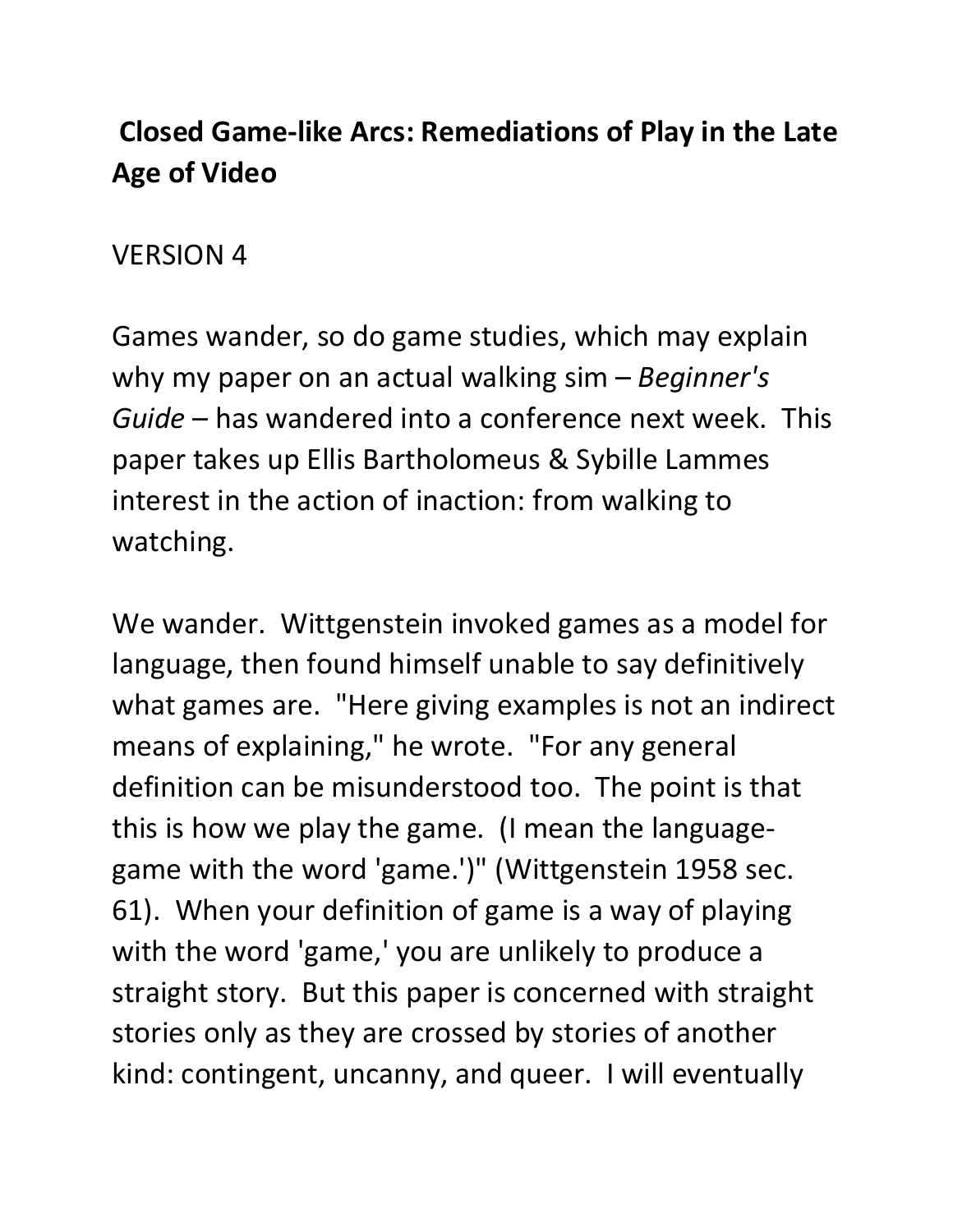stroll by the subject of walking sims, but only after loitering in a very different street. Walking sims, Bonnie Ruberg observes, might just as easily be called "looking simulators" (Ruberg 2019, 201). I want to begin with a text that simulates not looking but *watching*.

#### >SLIDE 2: Russian Doll poster

I've been watching the miniseries *Russian Doll*, created by Natasha Lyonne, Amy Poehler, and Leslye Headland, which appeared on the Netflix streaming service in February 2019. Without too much inaccuracy you might think of the series as *Groundhog Day Goes to Brooklyn* or *Memento with Millennials.* The series follows Nadia Vulvokov, a gloriously foul-mouthed, epically dissolute software engineer, trapped in an event-loop in which she repeatedly dies and returns to the same moment, a party for her 36<sup>th</sup> birthday. It would be hard to imagine a more effective metaphor for arrested development (the condition, not the TV show), but as its title indicates, *Russian Doll* answers to a different metaphor: structures within structures, nesting, and enclosure.

For all its episodic chaos, *Russian Doll* has a clearly discernible story arc. [SPOILER WARNING!] Over its eight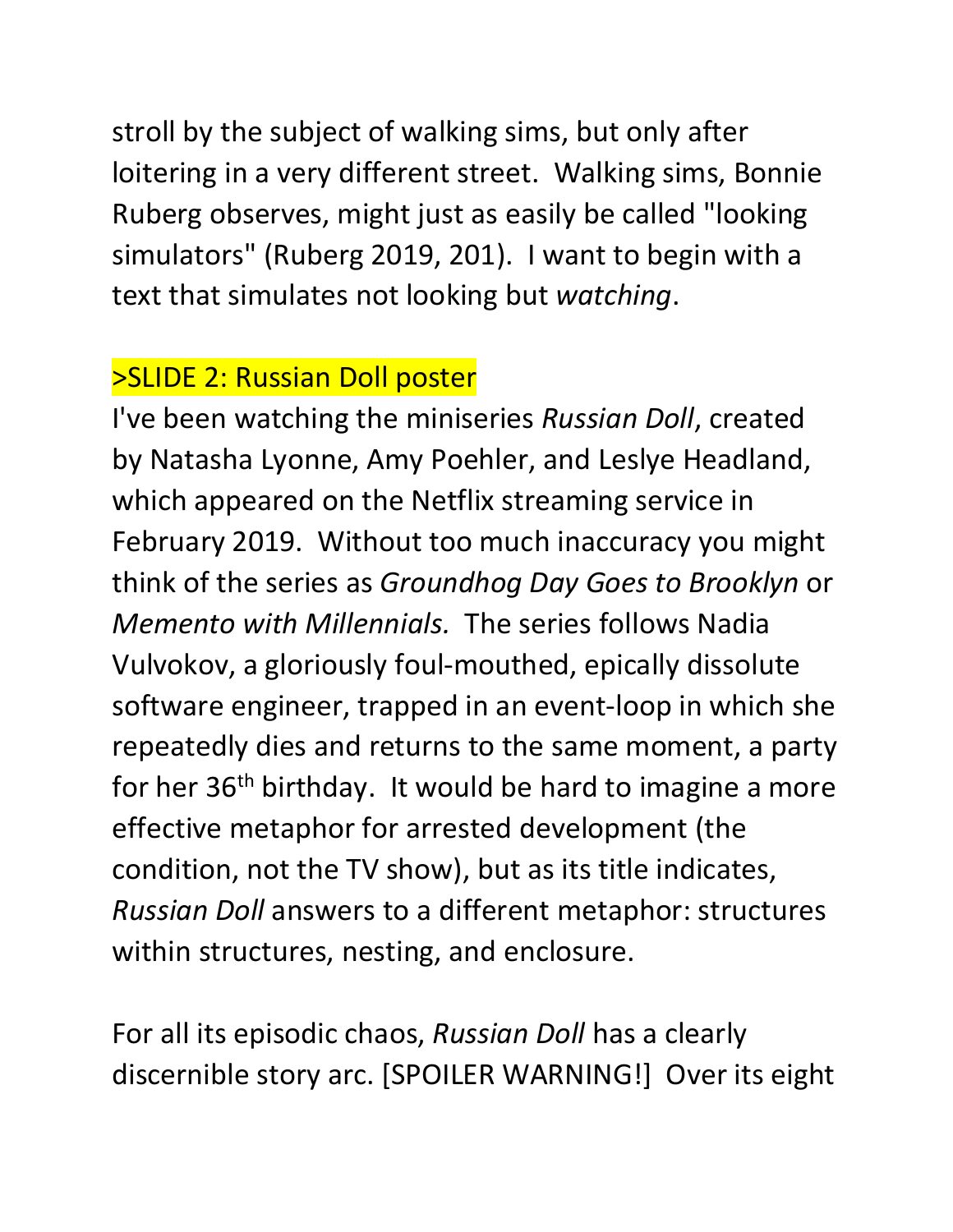episodes the basic premise develops significantly. Like Phil Connors in *Groundhog Day* and Leonard Shelby in *Memento*, Nadia analyzes, learns, and adapts. She tests and discards several explanations for her predicament – drug experience, curse, space-time fragmentation. Her loop intersects with another time-trapped character, expanding the problem space. Eventually Nadia grasps the terms of a moral catastrophe, then methodically rearranges her world to redress it. In the final scene she leads a collection of lost and broken souls in an exultant march. The moment feels like liberation or breakout, though it may as well be *danse macabre*.

Though *Russian Doll* deserves a much closer reading, I will concentrate here only on its main mechanic: Nadia keeps dying from a variety of causes, but each time finds herself standing before a mirror in her friend's bathroom, about to replay Level 36. The analogy to gameplay is obvious enough, and the fact that Nadia's job involves (glitchy) game coding makes the connection inescapable. Among other things, this is a TV show that engages certain formal properties of digital games. It can thus tell us about the relationship of video narrative and video game in the age of streaming platforms.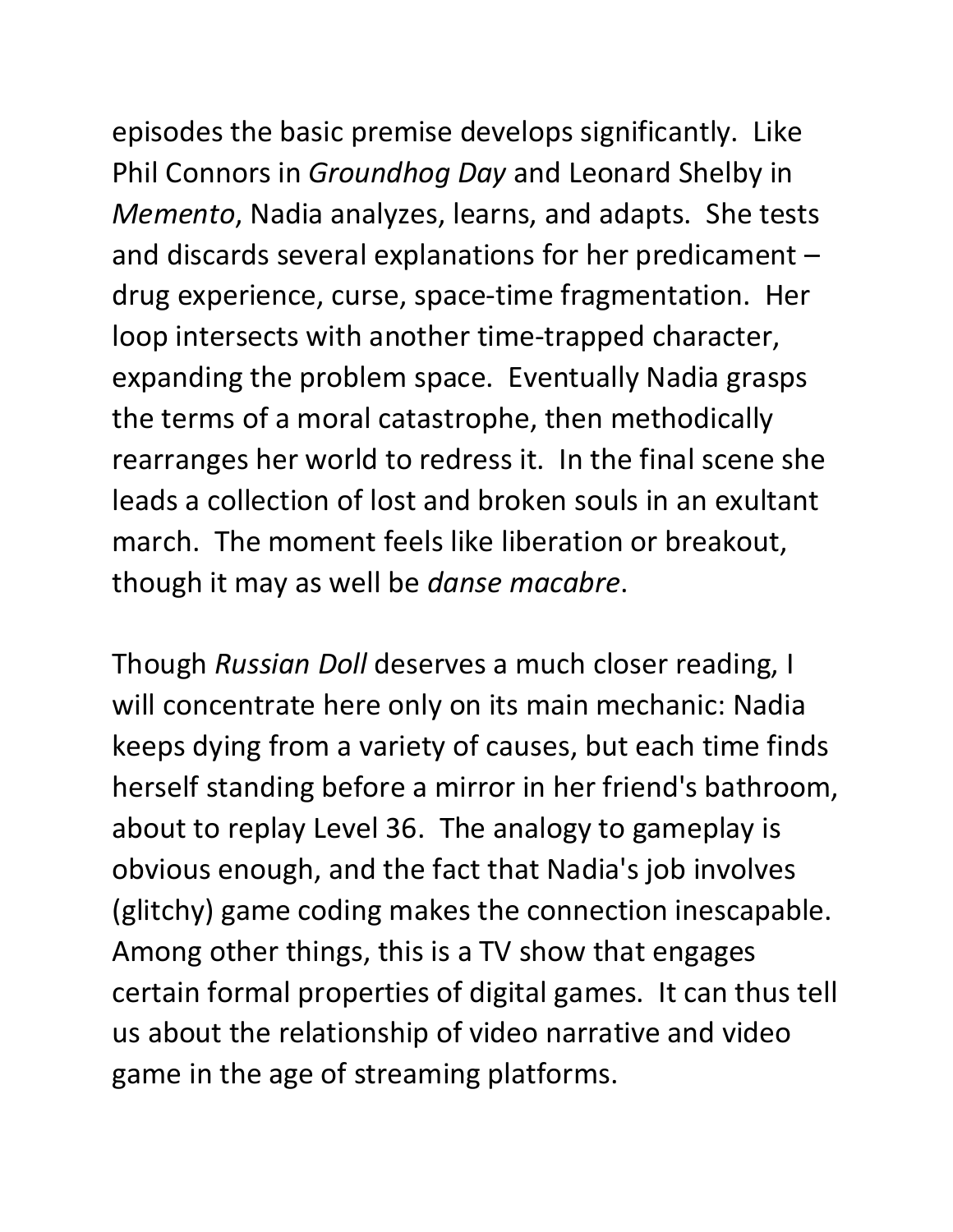It is notable that *Russian Doll* premiered slightly more than a month after another momentous game/TV crossing, also from Netflix: the "Bandersnatch" episode of *Black Mirror* – also a story based on a game developer. I will have more to say about this conjunction, but let's return to the way *Russian Doll* uses the trope of player death. Ruberg has an important insight about the way this convention relates to "chrononormativity," the received construction of narrative time under patriarchy:

### >SLIDE 3: Ruberg

Dying and starting again is actually part of the narrative of normative game progress. As compared to the expectations of society at large, this represents a distinctly non-chrononormative vision of movement through time and space. Yet, within the dominant standards of video games, chrononormativity takes on different characteristics – suggesting that queer versus 'straight' relationships to temporality and spatiality can be multivalent, context-specific, and even contradictory. (Ruberg 2019, 206)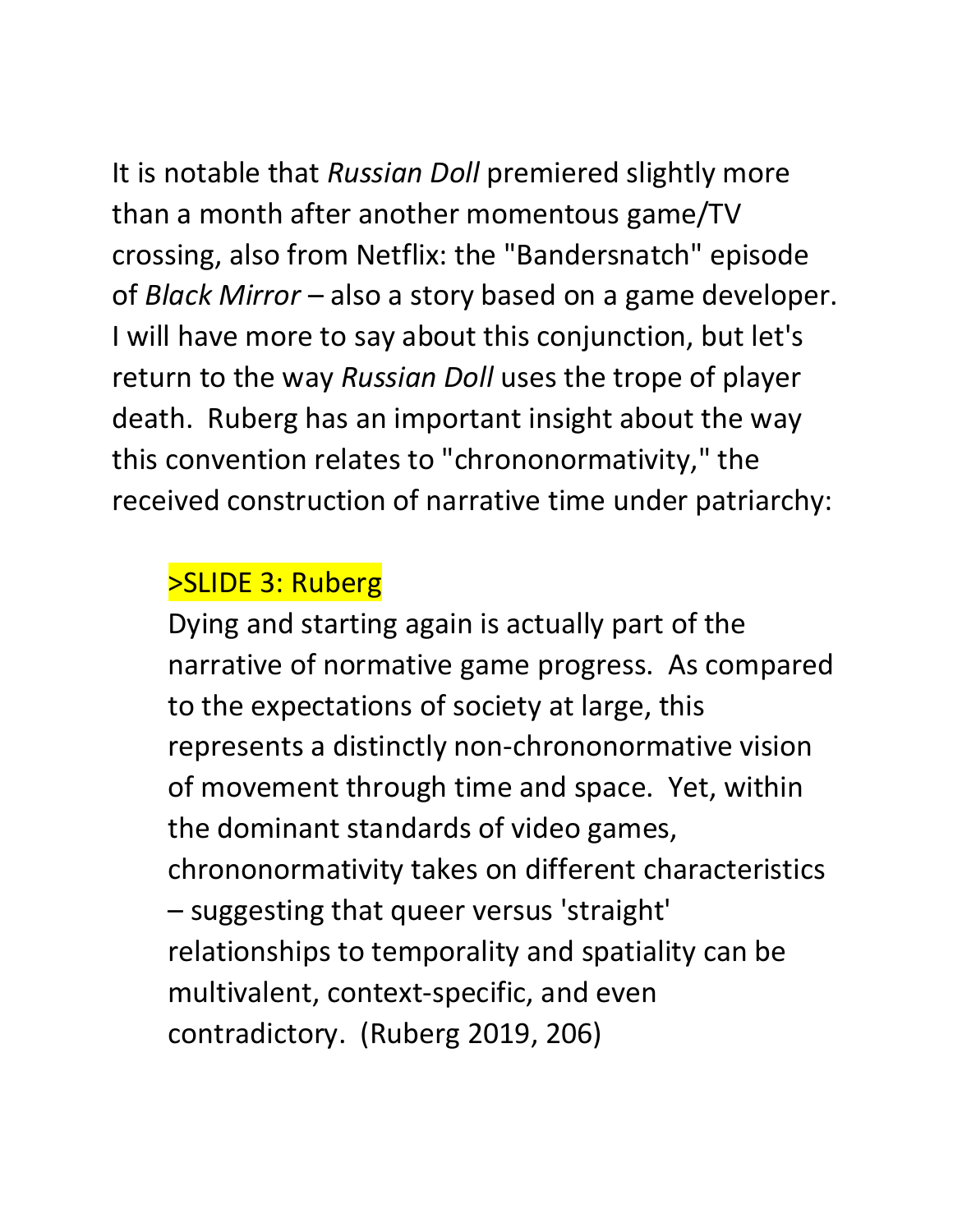Ruberg is right about the inherent queerness of video games -- an insight I would extend to all forms of interactive or "ergodic" expression (this is probably controversial). These practices fundamentally challenge orthodoxies of progress, necessity, and absolute time. However, Ruberg rightly complicates the claim. The conceit of death-and-respawn queers conventional narrative, but that insurgency can be co-opted. Hegemonic culture may appropriate rather than suppress. It may assimilate discontinuity into a process that, as Stephanie Boluk and Patrick Lemieux argue, replaces radical play with ideologically de-natured "fun" (Boluk and Lemieux 2017, 8).

# >SLIDE 4: Definition

*Russian Doll* makes fun with -- and of -- game culture through something I call a CLOSED GAME-LIKE ARC. This is a design pattern in non-interactive narrative that imitates the disjunctive, iterative play of adventure games, removing active choice and bracketing every iteration within a singular logic of resolution.

A certain kind of pre-millennial thinking would dismiss the closed game-like arc by invoking **narratological**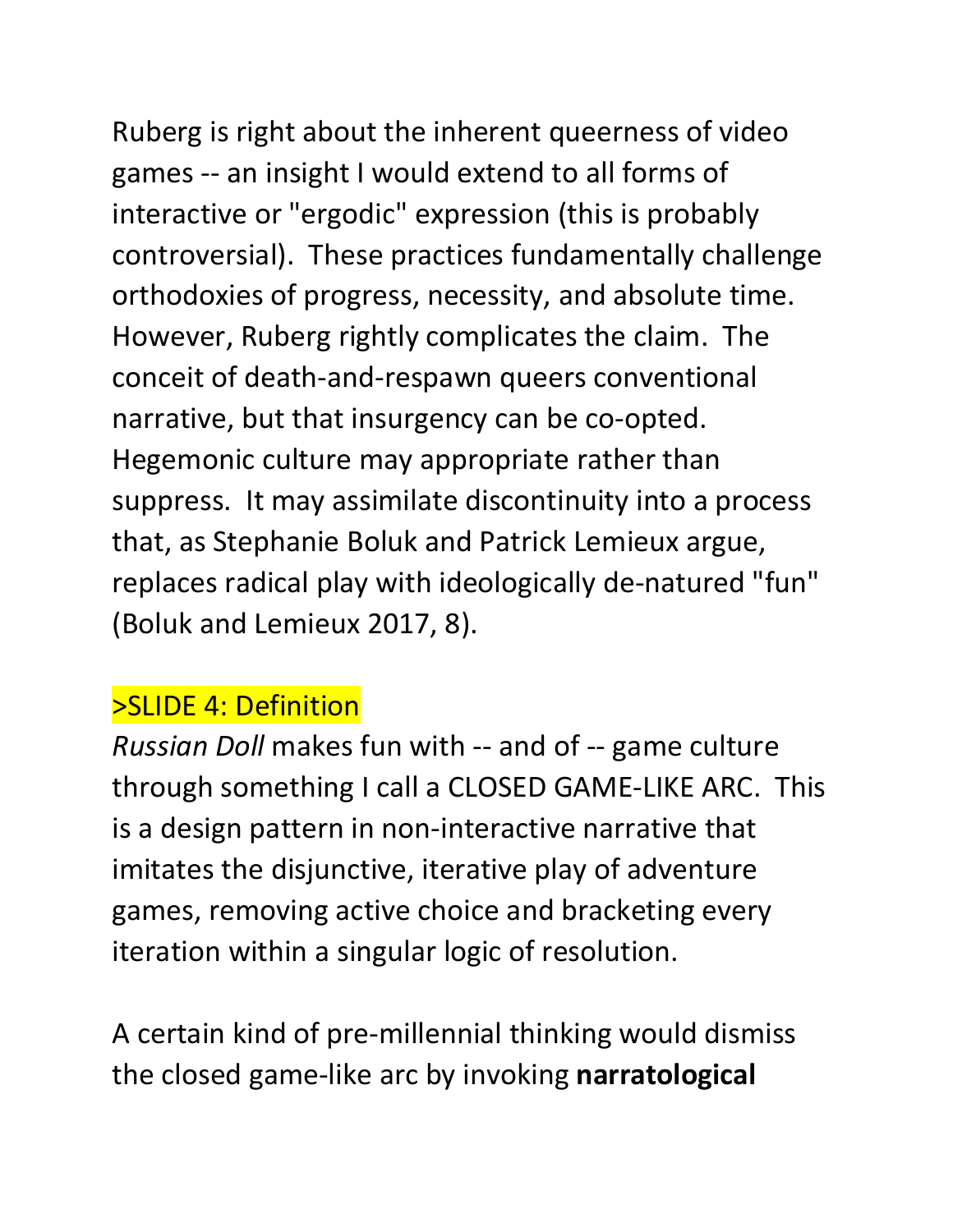**normativity**: according to this view, storytelling is governed by the deep logic of language, which may be related to the anatomy of human brains. We are told that neither of these substrates has changed significantly over thousands of years. Narrative abhors innovation.

The strategy here is to fight recursion with recursion. We've been here before because we're never anywhere else. Looping is just a tool storytellers use, albeit rarely. Fictional people regularly awaken to the same nightmarish day: in "mind-game" films of the 1990s, the two mentioned earlier plus a host of others; in postmodernist fictions, from Borges' "Circular Ruins" to LeGuin's *Lathe of Heaven*; in existentialist mythologies like Camus' *Myth of Sisyphus* or Becket's *Godot*; all the way back to the ancient myths of repetition, Sisyphus, Prometheus, and all the dying gods.

I am neither a Millennial nor in any non-touristic way queer, but narratological normativity makes me want to spit. The developments at the end of the last century cannot be glossed over, even by theories less dependent on bad neuroscience. When Thomas Elsaesser coined the term "mind-game film" he referred to puzzles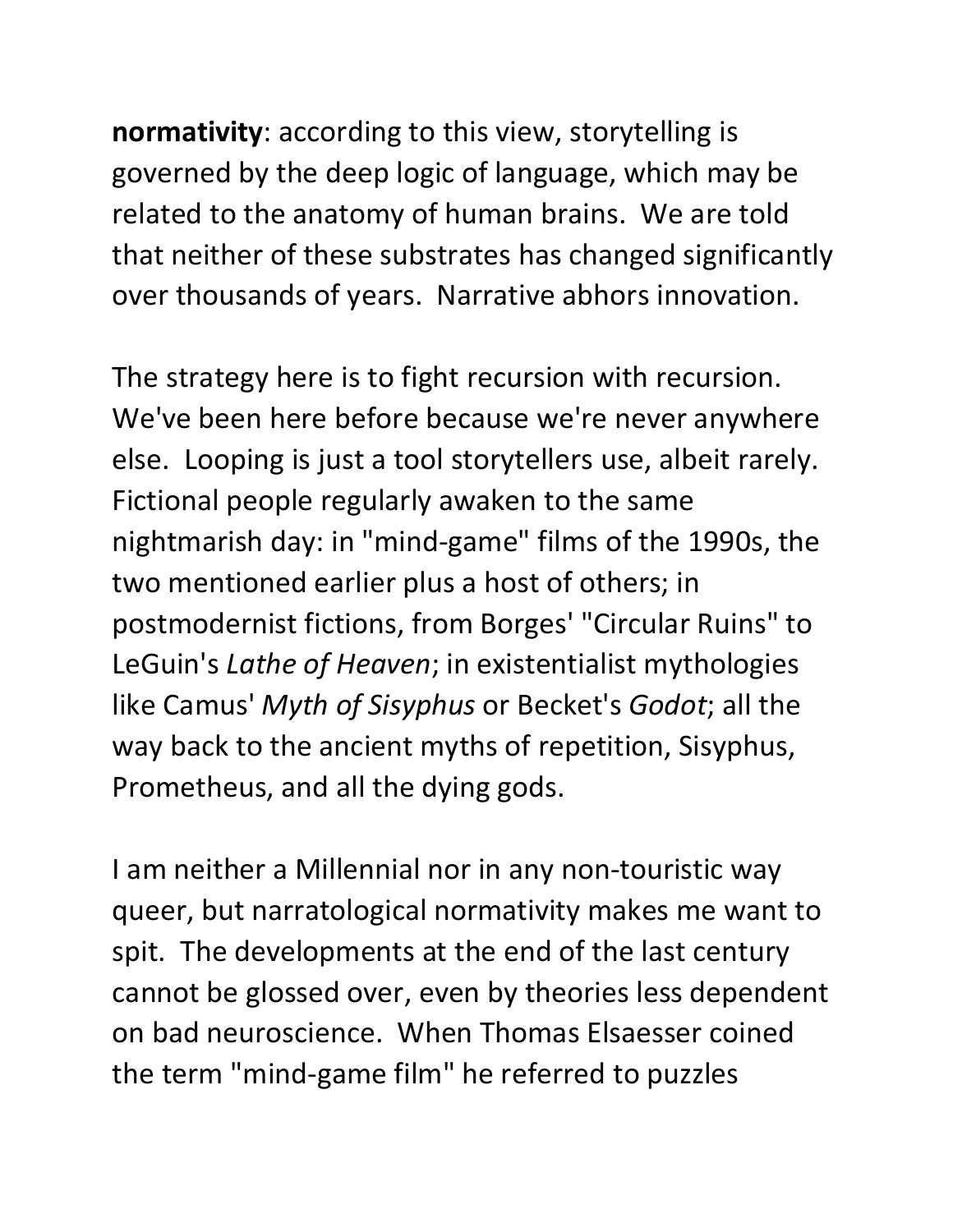generally, not computer games; yet arguably the cultural context of these films is deeply affected by the introduction of machines for simulation – no one ever offered Sisyphus those red and blue pills. Digital games are an artistic response to "algorithmic experience" (Burden and Gouglas 2013), the wholesale

transformation of the personal and the social through systematic processing of information. The establishment of digital games as legitimate forms of culture – recognized as such by the U.S. Supreme Court in 2011 (cite) – significantly resets the stakes for narrative.

## >SLIDE 5: Doggies

This might be the reason Netflix green-lighted the "Bandersnatch" episode of *Black Mirror*, introducing an innovative technology for choice-based storytelling. Much more could and should be said "Bandersnatch, " but I have time only for a little whingeing. The story celebrates a cartoonish version of nerd-boy culture, seriously offends neuro-diverse people, and revives the worst kind of postmodern self-referentiality. The game engine, significantly named "Branch Manager" (as in a *bank*) manages to dole out only two links at a time, creating a labyrinth of possibilities that recalls less the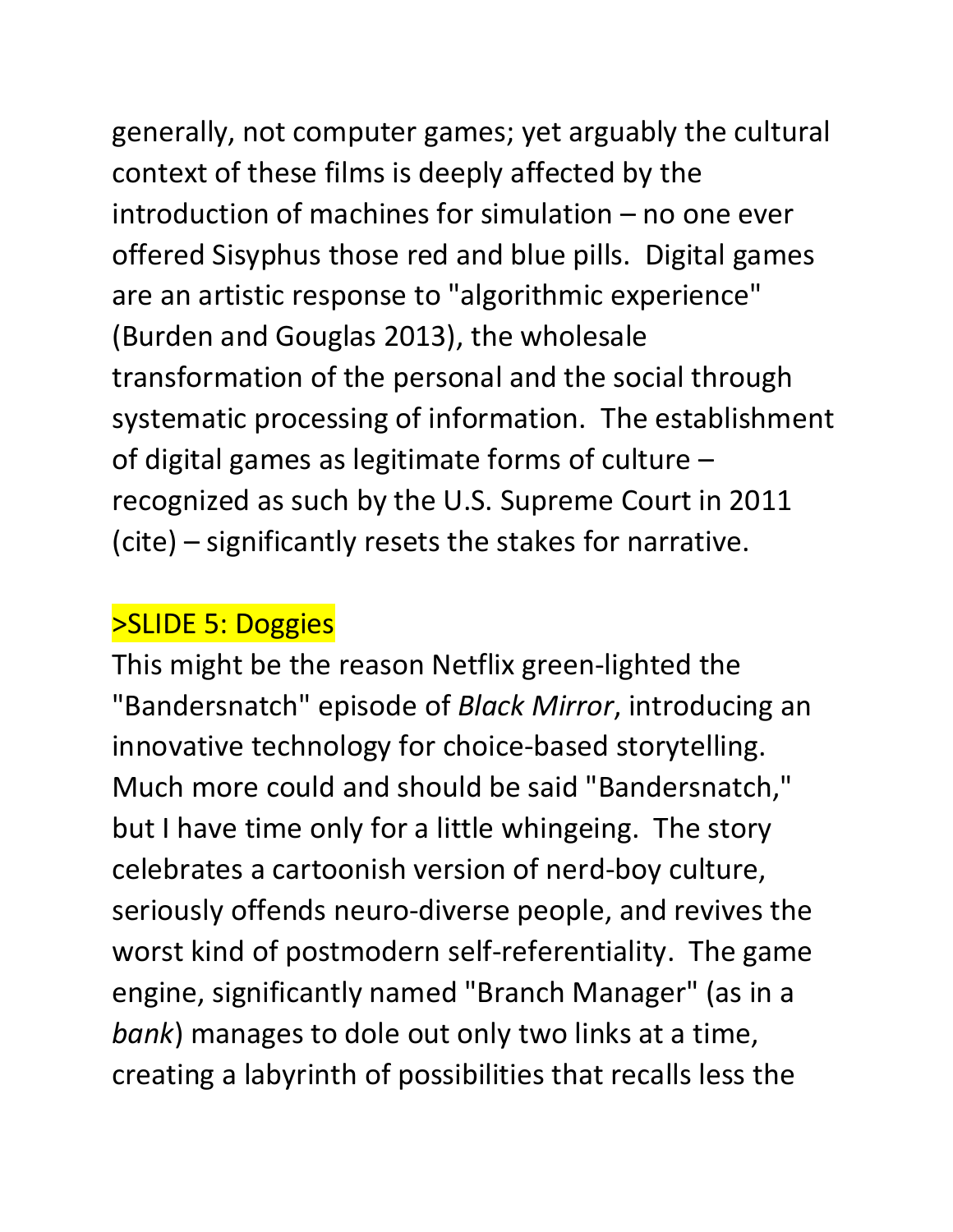Garden of Forking Paths than your local mini-golf. Still, the show is important both in its overture to better things someday (not *Bear Grylls*) and its collocation with *Russian Doll*.

The successive release of these shows was probably emergent rather than intentional, but even so it demonstrates what Fredric Jameson called a "cultural logic," the response of a creative industry to changes in the means of production (Jameson 1990 pTk). To understand this logic, we need to tap an even earlier breakthrough, Claude Levi-Strauss' insights about game and ritual in *The Savage Mind* (1962):

#### >SLIDE 6: Levi-Strauss

All games are defined by a set of rules which in practice allow the playing of any number of matches. Ritual, which is also 'played,' is, on the other hand, **like a favored instance of a game**, remembered from among the possible ones **because it is the only one that results in a particular type of equilibrium**. (Levi-Strauss 1962, p. 30; emphasis added)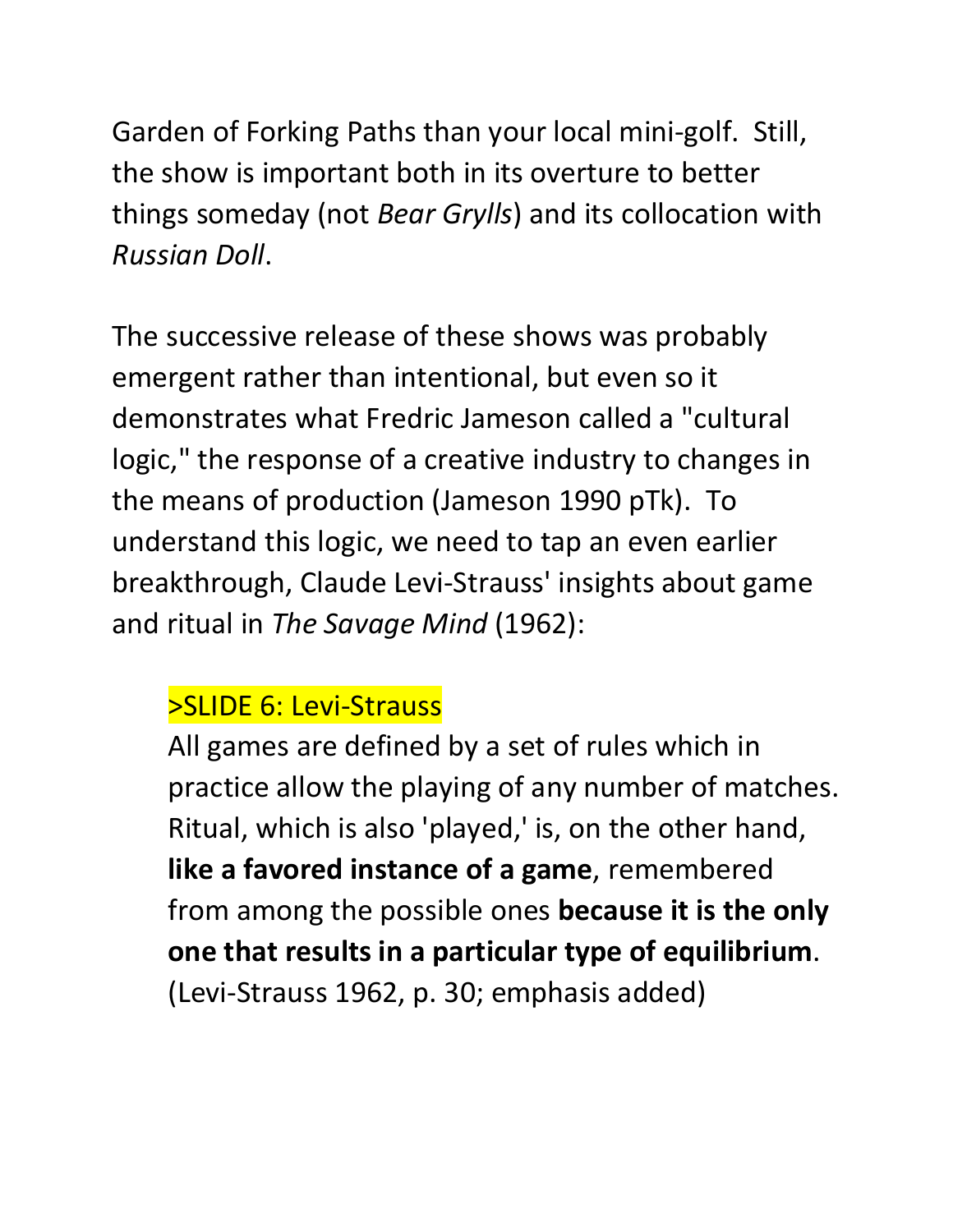Averse to normativities, I cannot invoke Levi-Strauss' concept of game and ritual as cultural law but will take it instead as analogy, a sweet move in a language game. I map Levi-Strauss' terms onto a different context: "game" for me means computer adventure game, and "ritual" is the closed game-like arc of cinema and TV. The point of the analogy lies with the third term, "equilibrium." According to Levi-Strauss, rituals sanctify the "favored instance of a game" in which crucial forces reach a balance. What balancing acts are at work in the Closed Game-like Arc?

On the economic side of this cultural logic, the neatly nested *Doll* strikes a compromise between games and television, two multi-billion-dollar industries circling one another in the long knife-fight of platform capitalism. For Netflix the closed game-like arc may well be a winning move, if it expands audiences at the margins, where all premiums lie in an age of monopsony. Yet like all rituals, this imitation-(of)-game is a contrived thing, an as-if. It is less solution than simulation. What does the closed game-like arc simulate? We could say it replicates what we used to call "watching television," a ritual of consumption originally punctuated by spot advertising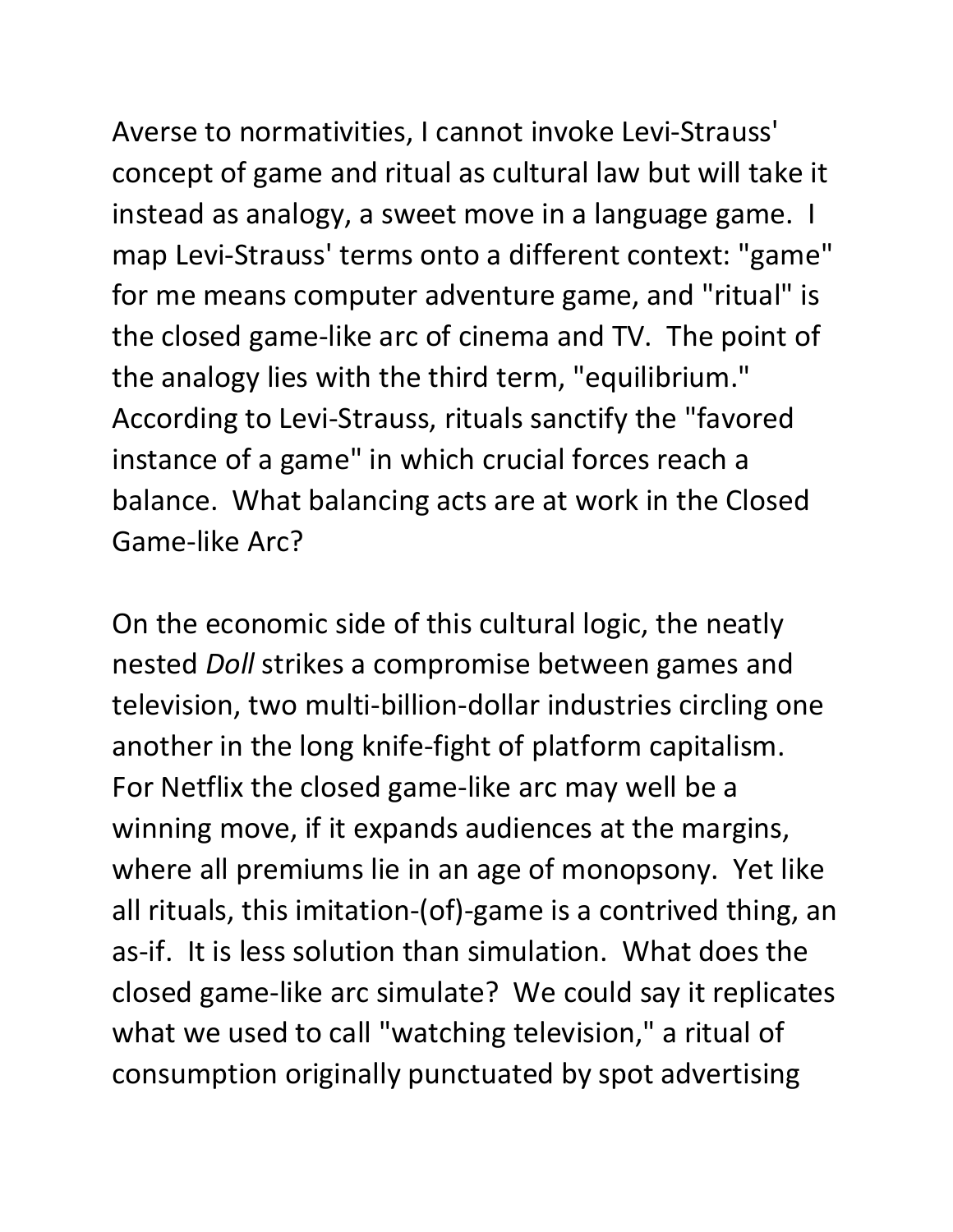and regularly discontinuous schedules. Once we had appointments, now we binge. The management of discontinuity in *Russian Doll* might be symptomatic either of nostalgia -- Nadia's iterating life is a regularly scheduled program -- or of the new anxiety of persistence – how many episodic restarts can her viewers take? (Quite a few, given the very high Metacritic score for *Russian Doll*.)

From the perspective of 2019, *Russian Doll* more closely imitates another kind of digital experience: watching gameplay on a live-streaming service like Twitch.tv (see Taylor 2019). We could say the series simulates Twitch for people who don't like too many windows on their main screen. It is a representation of a representation of people playing with representations -- Matrix meets Matryushka.

We can trim some levels off this abysmal recursion by recentering on the way closed game-like arcs simulate gameplay. Thinking back to Ruberg's remarks on the possibly "contradictory" relationship of iterative play and narrative hegemony, we might propose that *Russian Doll* equivocates between queer possibilities of discontinuous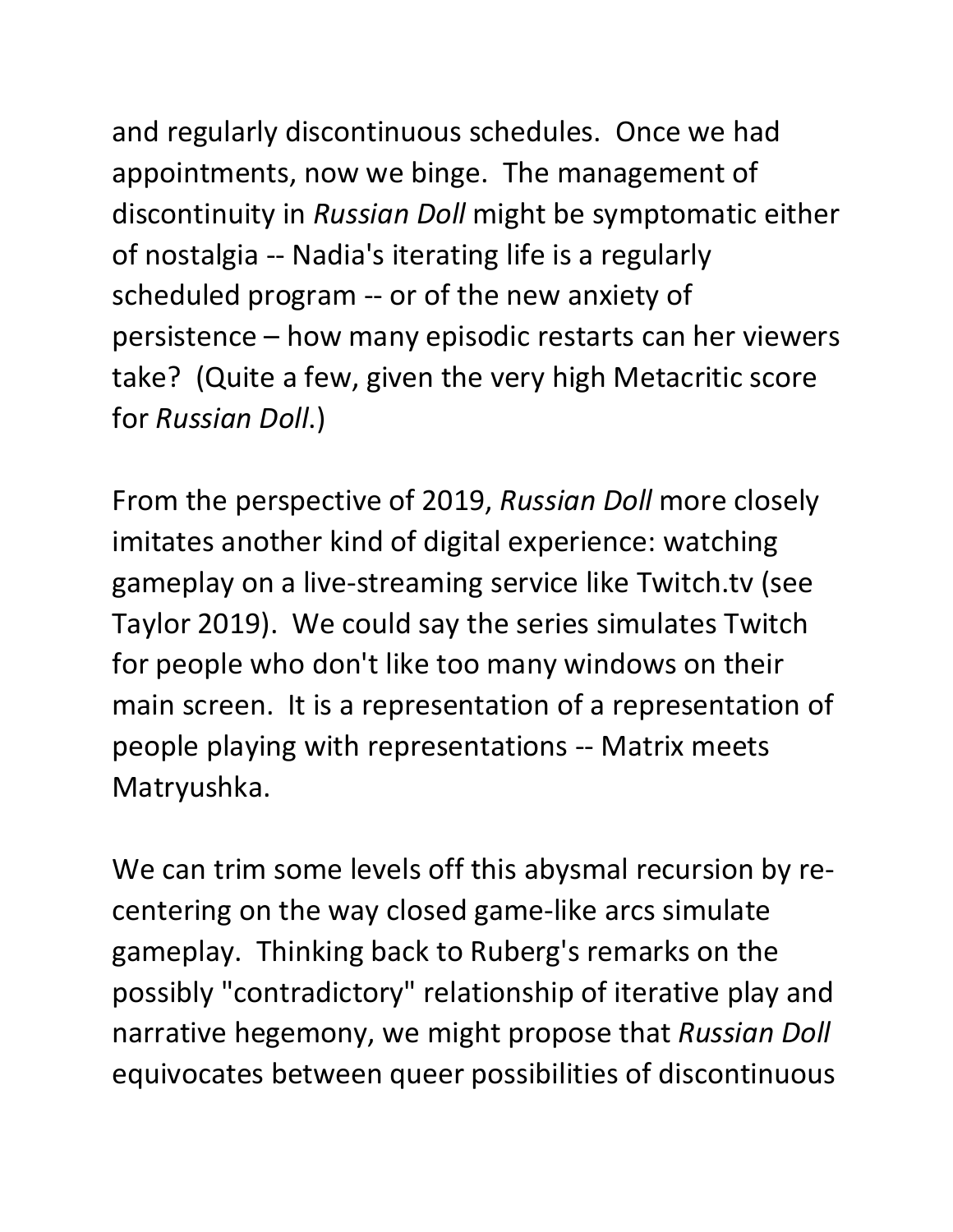storytelling and a normative demand for resolution. We get something like gameplay without all that simulated action, and minus any cognitive involvement beyond what Markku Eskelinen calls "the interpretative" (Eskelinen 2001). Nadia's life approximates a game. In the German sense of the word it is an *ersatz* game. Something has been replaced by a substitute. If we restrict our search to Neftlix – though that is by no means a necessary constraint -- we might take "Bandersnatch" as the displaced other.

#### >SLIDE 7: The Pitch

Consider this pitch: **Unhappy with the fussy, selfinvolved, deliberately frustrating gameplay in "Bandersnatch?" No need to leave the Netflix platform; just click over to** *Russian Doll***, where you'll encounter a more interesting set of not entirely white and middleclass characters with way better dialogue. You'll have all the fun of leveling-up with none of the grind. Plus, you're guaranteed an outcome aesthetically consistent with the preceding four hours, not some absurd permutation banged on by desperate writers. We know you're time-curious, but what's so bad about chrononormativity?**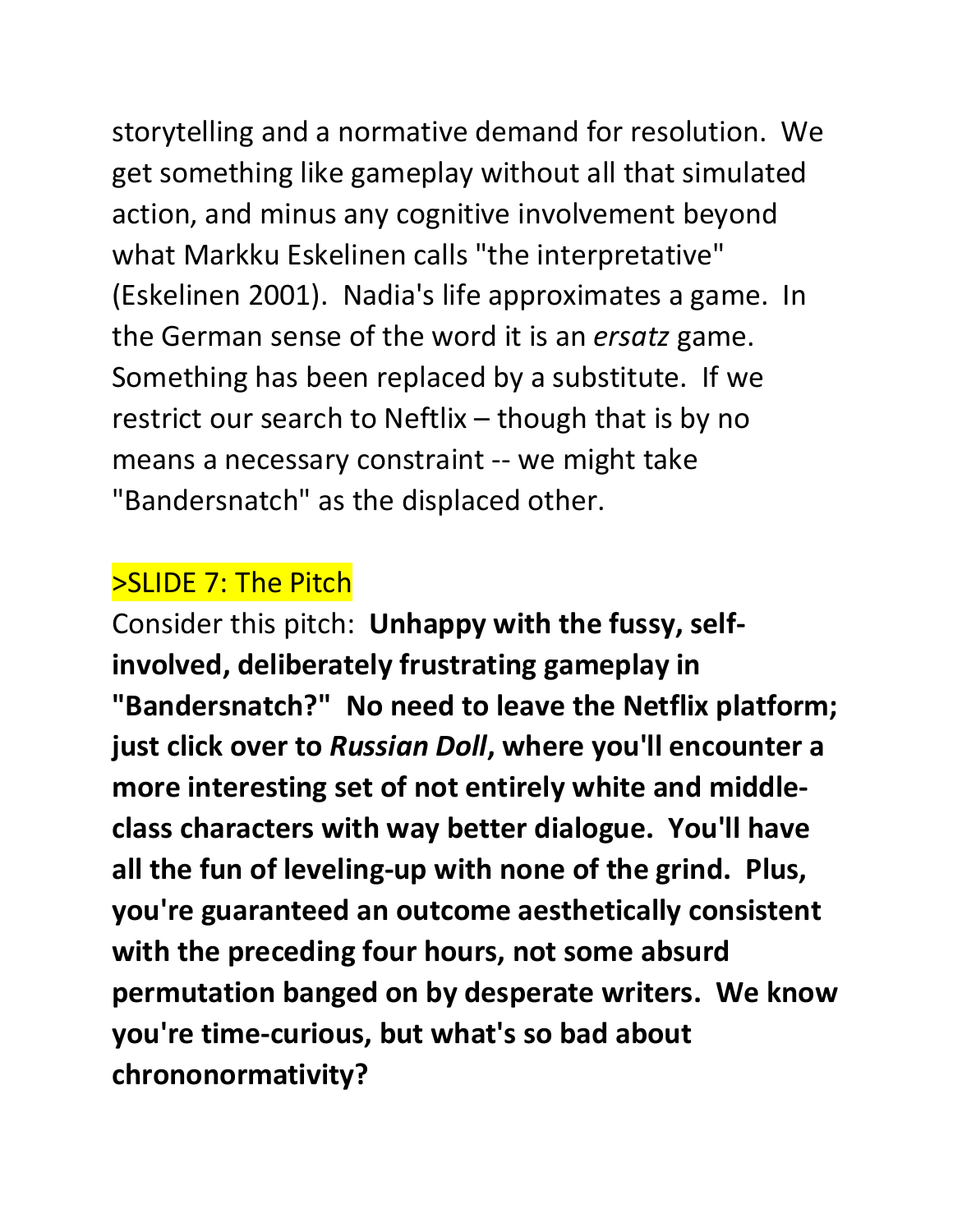So goes the pitch -- we are not obliged to buy. Considered critically, the pairing of "Bandersnatch" and *Russian Doll* constructs a false dichotomy between traditional and non-traditional narratives, a constrained, toxic binary straight from the Branch Manager. What if we refuse those terms?

As this conference demonstrates, there is plentiful nonbinary space in which to wander: classic walking sims like *Gone Home* and *Dear Esther*; Davey Wreden's deeply perverse ludonarratives-on-rails; just about anything by Emily Short or Porpentine Charity Heartscape, especially *Galatea* and *With Those We Love Alive*; David O'Reilly's marvelously oddball *Mountain*, the "art horror" at the end of the ludiverse. For the moment at least, the field seems wonderfully fecund.

#### >SLIDE 8: Queers in Love

Though time is short, I want to glance at one final example that seizes chrononormativity by its dilemmic horns: Anna Anthropy's *Queers in Love at the End of the World*. The game allots its player only ten seconds of life, and we would need to raise ten to a very large power to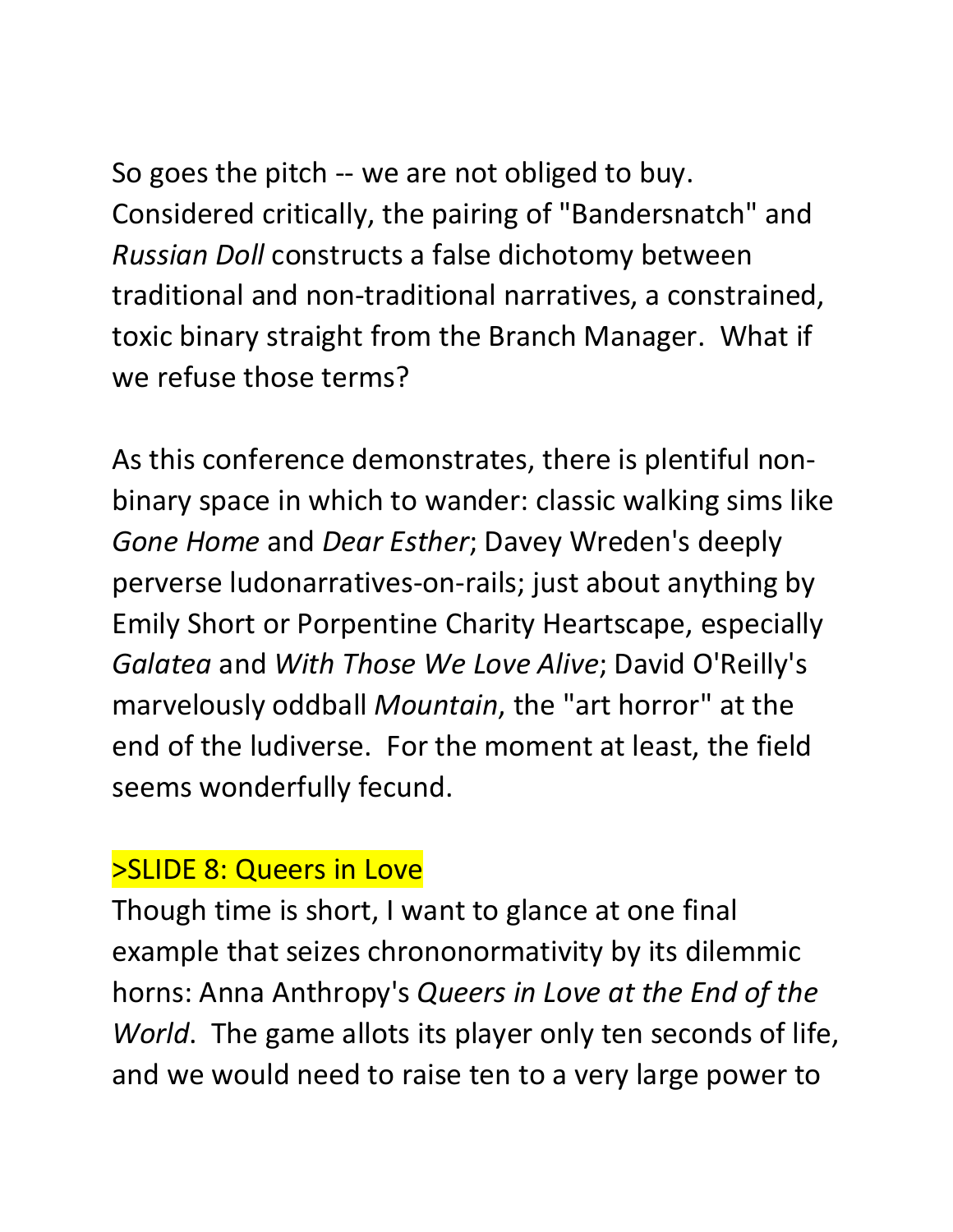explore its full meaning. I will note only that the game is the exact opposite of Levi-Straussian ritual – not a favored instance of play but a fiendishly unwinnable antigame where we struggle to extend a series of hyperlinked passages, before "[e]verything is wiped away" in a little permadeath. The text we tantalizingly read is erotic, a doomed attempt at lovemaking, meaningfully marked as "queer."

Reading from the sad delusion of the chrononormative, we might say the game deconstructs player death, apocalypse, and the temporality of the phallus – *Done so soon? Well, it happens to everyone (in this game)*. It makes us achingly desire that excluded erotic middle, a time outside the algorithm, the relentlessly closing circle of the countdown timer.

### >SLIDE 9: QiL address-bar exploit

Resistance is possible. *Queers in Love* is a Twine game, delivered via Web browser. A player can use the *back* function of the browser to perform something like record scratching: making the game's timer jump a groove, stacking up multiple countdowns, piling discontinuity on discontinuity. In an earlier version this "scratch" effect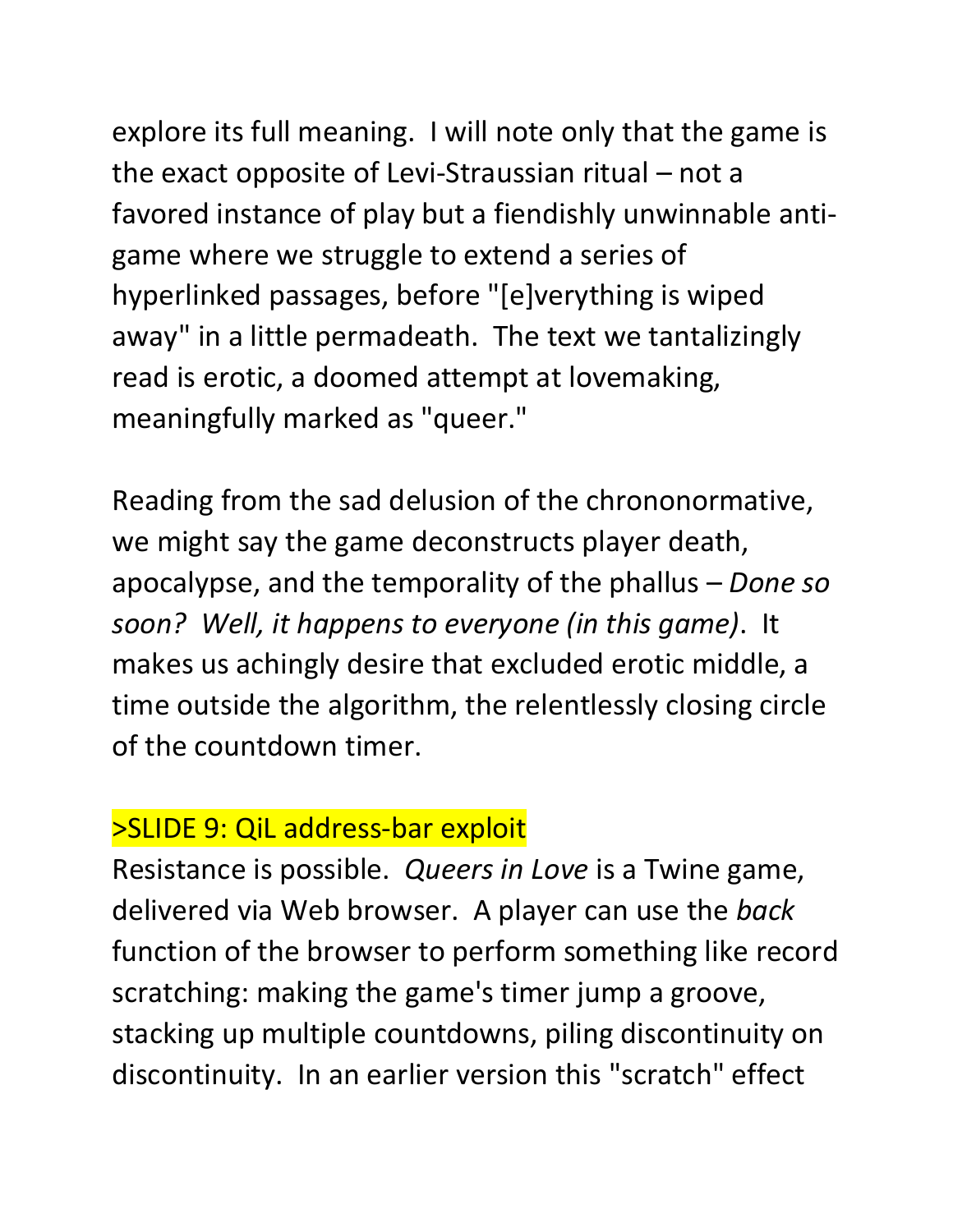added any passage visited to a composite URL displayed in the browser's address bar. By judiciously trimming this de facto game log, a resistant player could defy wipingaway and jump back to a lost moment.

But of course, this resistance was futile. The navigationbar glitch was itself wiped away in a software update. The "scratching" exploit never steals enough time for a satisfyingly extended reading, and its stacked iterations close one by one, reasserting the game's primary curse. Yet this doomed outbreak shows how *Queers in Love* articulates to Wandering Games -- even though it is all about obstruction, not free play. It simulates not looking or watching but WANTING. The game makes us struggle for what we cannot have. It is (for me, so far) the definitive playful expression of vagrant and unruly impulse, the farthest point in possibility space from ritual equilibrium. It wanders right off the map.

Why go to such extremes? Remember bumper-sticker Tolkien: "not all those who wander are lost." On some maps, the edges represent liminal spaces or interzones, marshes or marches (wandering into the wrong part of Wales) where difficult and tentative encounters occur.